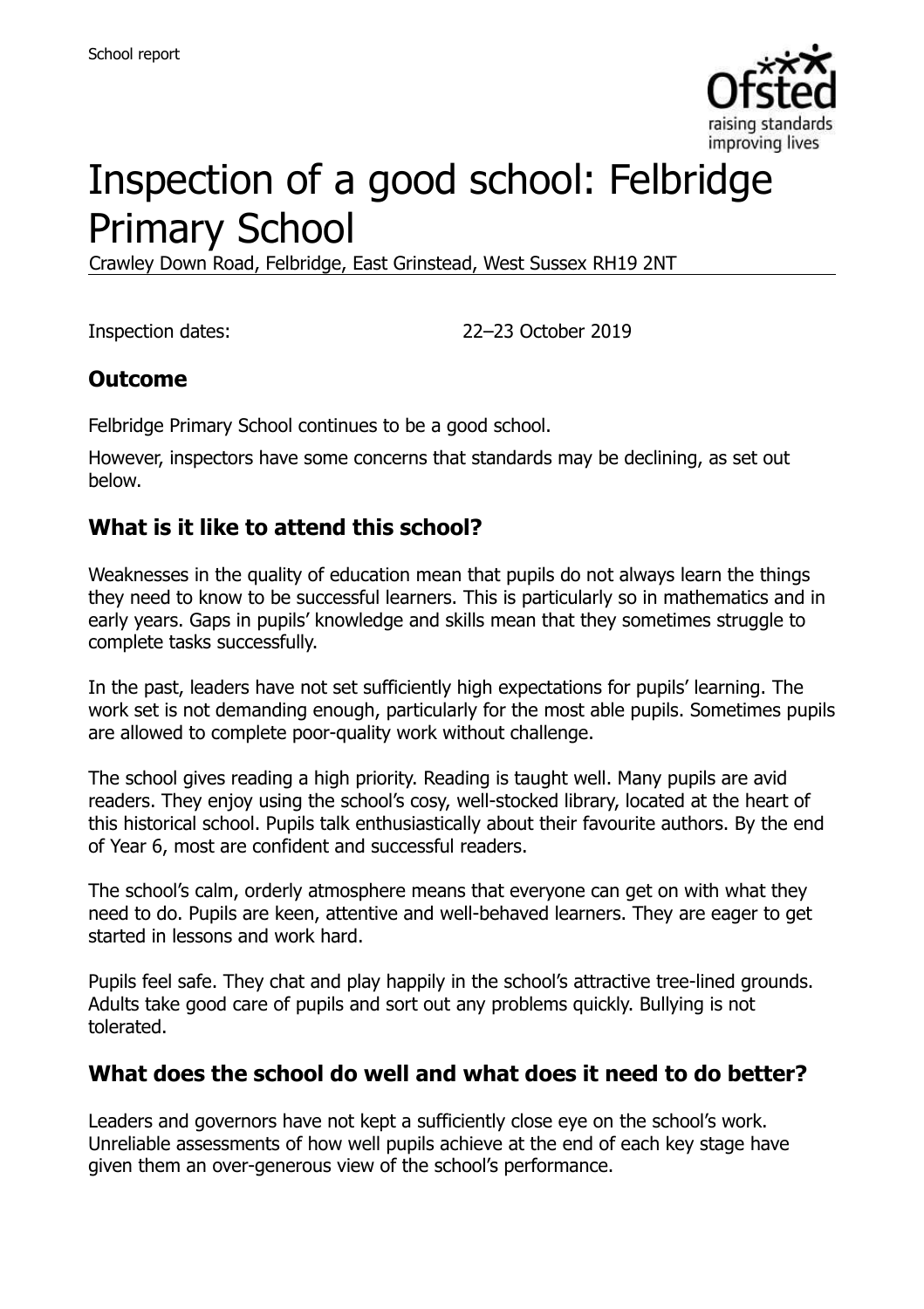

Weaknesses in the way that subjects are planned mean that teachers are not always clear about what pupils have learned in previous years, or about which skills they should be teaching. Pupils do not acquire the knowledge and skills they should as they move up through the school. This is the case for all groups of pupils, including the most able and those with special educational needs and/or disabilities.

Some pupils have gaps in learning, particularly in mathematics. For instance, the older pupils sometimes struggle with arithmetic tasks which they should be able to complete with ease, such as doubling numbers or using times tables. This makes it hard for them to complete straightforward tasks successfully.

Leaders have not planned the teaching of early skills well enough. Children in Reception Year do not learn as well as they should, particularly in the development of early mathematics skills. They have too few opportunities to practise and improve number skills. Some children, particularly the most able, are not as far forward in their learning as they should be by the time they move into Year 1.

The school's successful approach to teaching reading means that pupils become proficient readers. Most pupils learn how to use phonics skills successfully by the end of Year 1. They go on to explore high-quality texts with increasing confidence during key stage 2. Teachers use well-chosen questions to help pupils to think more deeply about books. In the past year, leaders have strengthened support for those pupils who have fallen behind in phonics and reading. Pupils are now catching up more quickly as a result.

Very recent work by the deputy headteacher and national leader for education (NLE) has had an immediate effect on the school. They have drawn up a clear and sensible plan of action to improve the school's work and have shared it with staff and governors. Staff know what the priorities are, and everyone is now heading in the same direction. Members of staff told me that they feel well supported by the deputy headteacher and NLE. They enjoy teaching and are ambitious for the school's future. Staff morale has improved substantially.

Staff build strong relationships with parents. Parents are unwaveringly supportive of the school, despite some unease about its performance in recent months.

The school uses a wide range of activities well to support pupils' learning. Trips, visits, visitors and clubs help pupils to learn about themselves, as well as the world around them. For instance, during the inspection pupils talked with interest about artists' lives while making their own thoughtful works of art.

Pupils behave well in lessons and usually get on well with their work, free from any bullying or harassment. They respect adults and they are kind and considerate to each other. For instance, during the inspection an older pupil sat and chatted with one of the youngest children who was finishing his lunch in the dining hall.

# **Safeguarding**

The arrangements for safeguarding are effective.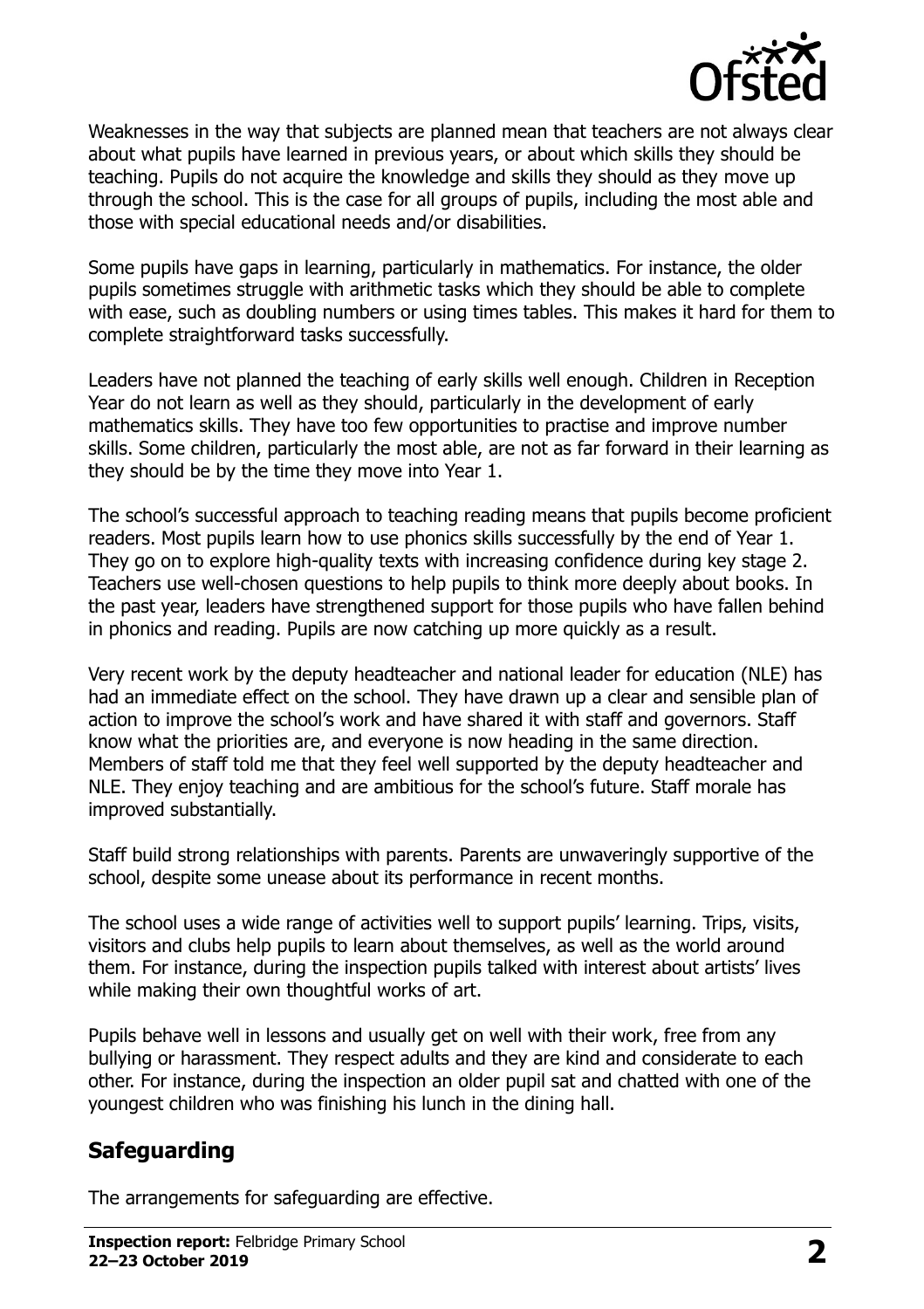

Leaders make sure that staff are fully trained in safeguarding procedures. Wellestablished procedures help pupils to feel comfortable and secure. The deputy headteacher and the business manager play a central role in making sure that staff have the information and support they need to report any concerns.

Strong staff teamwork ensures that pupils are safe and sound. Staff know pupils well and pay close attention to their welfare. They take pupils' safety very seriously and follow the school's safeguarding policies consistently.

# **What does the school need to do to improve?**

# **(Information for the school and appropriate authority)**

- In the last few weeks, the local authority has put a raft of measures in place to support the school. For instance, urgent reviews of early years and governance are under way and an NLE is working closely with the deputy headteacher. Leaders should make sure that these reviews are used to refine and focus plans for development.
- The deputy headteacher and NLE have lost no time in starting work needed to make improvements. They have formulated a plan of action which accurately identifies priorities for development. The plan provides clear direction for the school. Staff and governors should build on the initial steps they have made in putting the plan into action.
- Leaders recognise weaknesses in the school's curriculum, particularly in mathematics and in early years. They know that pupils are not achieving as well as they should as a result, including the most able. Leaders now have sensible action plans in place to support improvements in these subjects. For instance, they plan to review and update the school's calculation policy so that everyone is clear about what, when and how key mathematical skills are taught throughout the school. Leaders should continue with work to review and overhaul the curriculum, so that all pupils learn as well as they should in all subjects, and particularly in mathematics.
- Unreliable end of key stage assessments, combined with weaknesses in monitoring procedures, have frustrated leaders' and governors' efforts to evaluate the school's work accurately. Leaders should ensure that staff are well trained in assessing pupils' learning, and that there are processes in place to check this, to improve the accuracy of assessments at the end of each key stage.
- $\blacksquare$  In the past few months, the chair of governors has worked with single-minded determination to scrutinise the school's work. However, governors have had an overgenerous view of the school's performance until very recently. Their roles in holding school leaders to account should be strengthened. Leaders should establish reliable, realistic and manageable systems to enable both them and governors to monitor the school's work and to gauge the impact of improvements.
- In the past, the school's approach to staff training has been too haphazard. Training has not been matched well enough to school priorities or to individual professional development needs. This means that staff sometimes lack the up-to-date subject knowledge needed to teach the school's curriculum well. Leaders should improve procedures for identifying suitable staff training so that training contributes more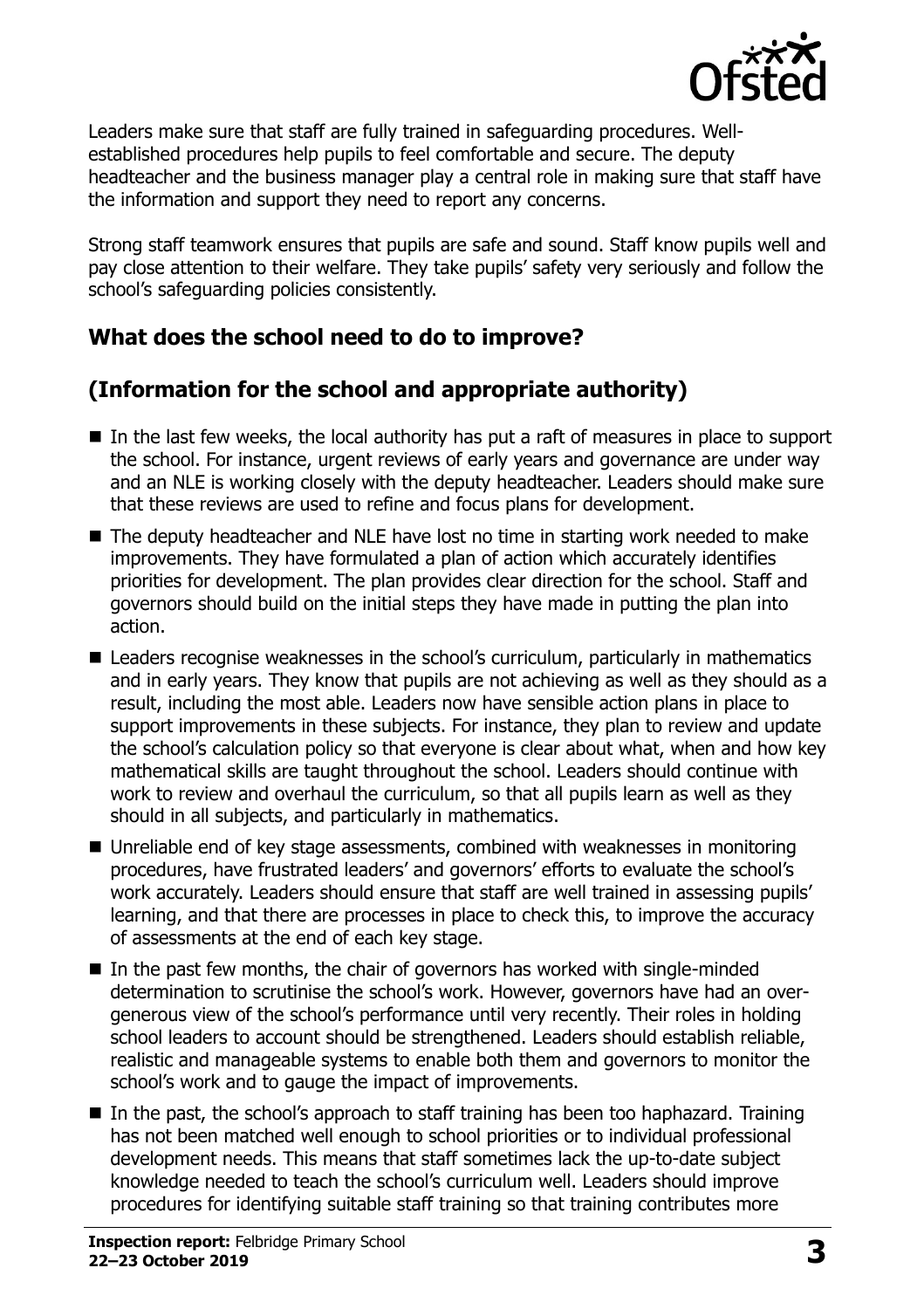

effectively to school development.

# **Background**

When we have judged a school to be good we will then normally go into the school about once every four years to confirm that the school remains good. This is called a section 8 inspection of a good school or non-exempt outstanding school. We do not give graded judgements on a section 8 inspection. However, if we find some evidence that the school could now be better than good or that standards may be declining, then the next inspection will be a section 5 inspection. Usually this is within one to two years of the date of the section 8 inspection. If we have serious concerns about safeguarding, behaviour or the quality of education, we will convert the section 8 inspection to a section 5 inspection immediately.

This is the first section 8 inspection since we judged Felbridge Primary School to be good on 15–16 December 2015.

# **How can I feed back my views?**

You can use [Ofsted Parent View](https://parentview.ofsted.gov.uk/) to give Ofsted your opinion on your child's school, or to find out what other parents and carers think. We use Ofsted Parent View information when deciding which schools to inspect, when to inspect them and as part of their inspection.

The Department for Education has further [guidance](http://www.gov.uk/complain-about-school) on how to complain about a school.

If you are not happy with the inspection or the report, you can [complain to Ofsted.](https://www.gov.uk/complain-ofsted-report)

### **Further information**

You can search for [published performance information](http://www.compare-school-performance.service.gov.uk/) about the school.

In the report, '[disadvantaged pupils](http://www.gov.uk/guidance/pupil-premium-information-for-schools-and-alternative-provision-settings)' refers to those pupils who attract government pupil premium funding: pupils claiming free school meals at any point in the last six years and pupils in care or who left care through adoption or another formal route.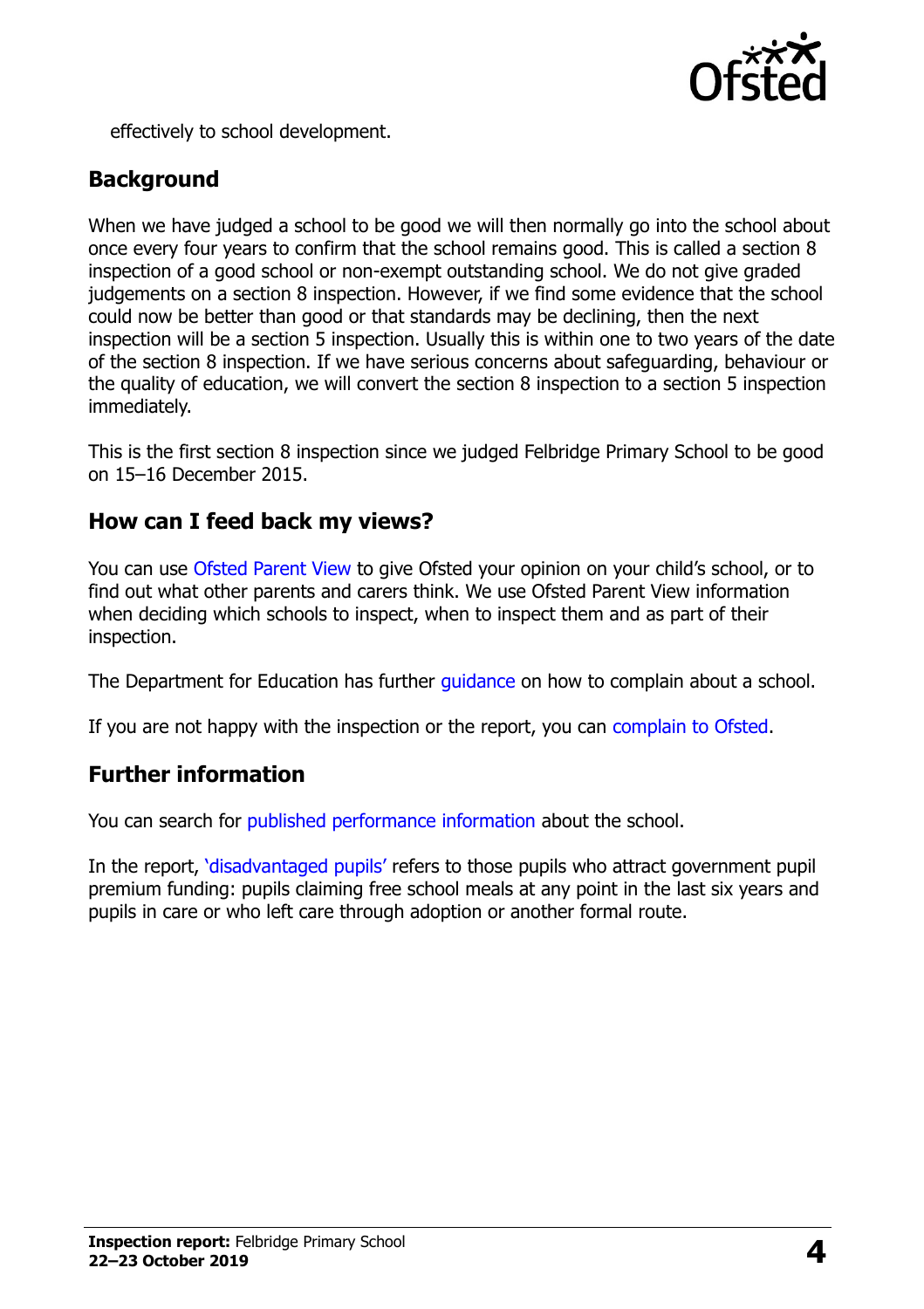

# **School details**

| Unique reference number             | 124971                   |
|-------------------------------------|--------------------------|
| <b>Local authority</b>              | Surrey                   |
| <b>Inspection number</b>            | 10111249                 |
| <b>Type of school</b>               | Primary                  |
| <b>School category</b>              | Maintained               |
| Age range of pupils                 | 4 to 11                  |
| <b>Gender of pupils</b>             | Mixed                    |
| Number of pupils on the school roll | 211                      |
| <b>Appropriate authority</b>        | The governing body       |
| <b>Chair of governing body</b>      | Jenna Duffett            |
| <b>Headteacher</b>                  | Yasmin Ravandi           |
| Website                             | www.felbridgeprimary.com |
| Date of previous inspection         | 15-16 December 2015      |

# **Information about this school**

- The deputy headteacher is currently overseeing the school on a daily basis.
- The local authority has recently commissioned an NLE to support the school.

### **Information about this inspection**

- The headteacher was not in school at the time of the inspection.
- I met with the deputy headteacher, senior and subject leaders. I also met with the early years leader.
- $\blacksquare$  I held meetings with the NLE and with the local authority's director of school improvement. I met with two governors, including the chair of governors and a national leader for governance. I also met with teachers and other members of staff.
- I did deep dives in these subjects: reading, mathematics, art and physical education (PE). I discussed the curriculum and its delivery with leaders, visited lessons and looked at pupils' books. I spoke with pupils, teachers and teaching assistants about these subjects.
- I evaluated the effectiveness of safeguarding by reviewing leaders' knowledge, records and actions. This included looking at the single central record. I met with the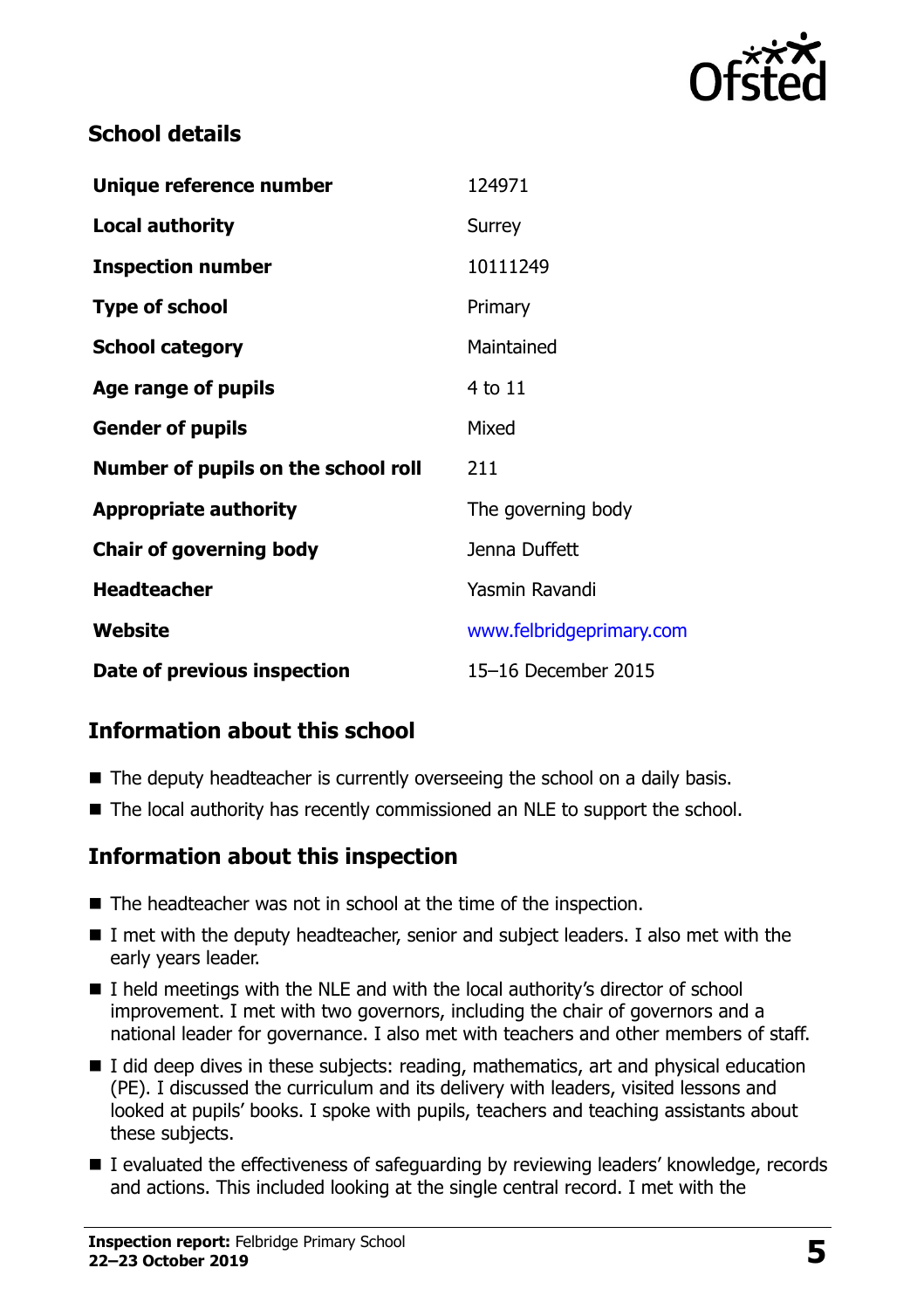

designated safeguarding lead and with the school's business manager. I also spoke with pupils and staff.

I took account of the views expressed by parents, pupils and staff during the inspection. I considered 74 responses to Ofsted's Parent View, including 38 free-text responses. I also considered 64 responses to Ofsted's pupil survey and 19 responses to Ofsted's staff survey.

#### **Inspection team**

Julie Sackett, lead inspector Ofsted Inspector